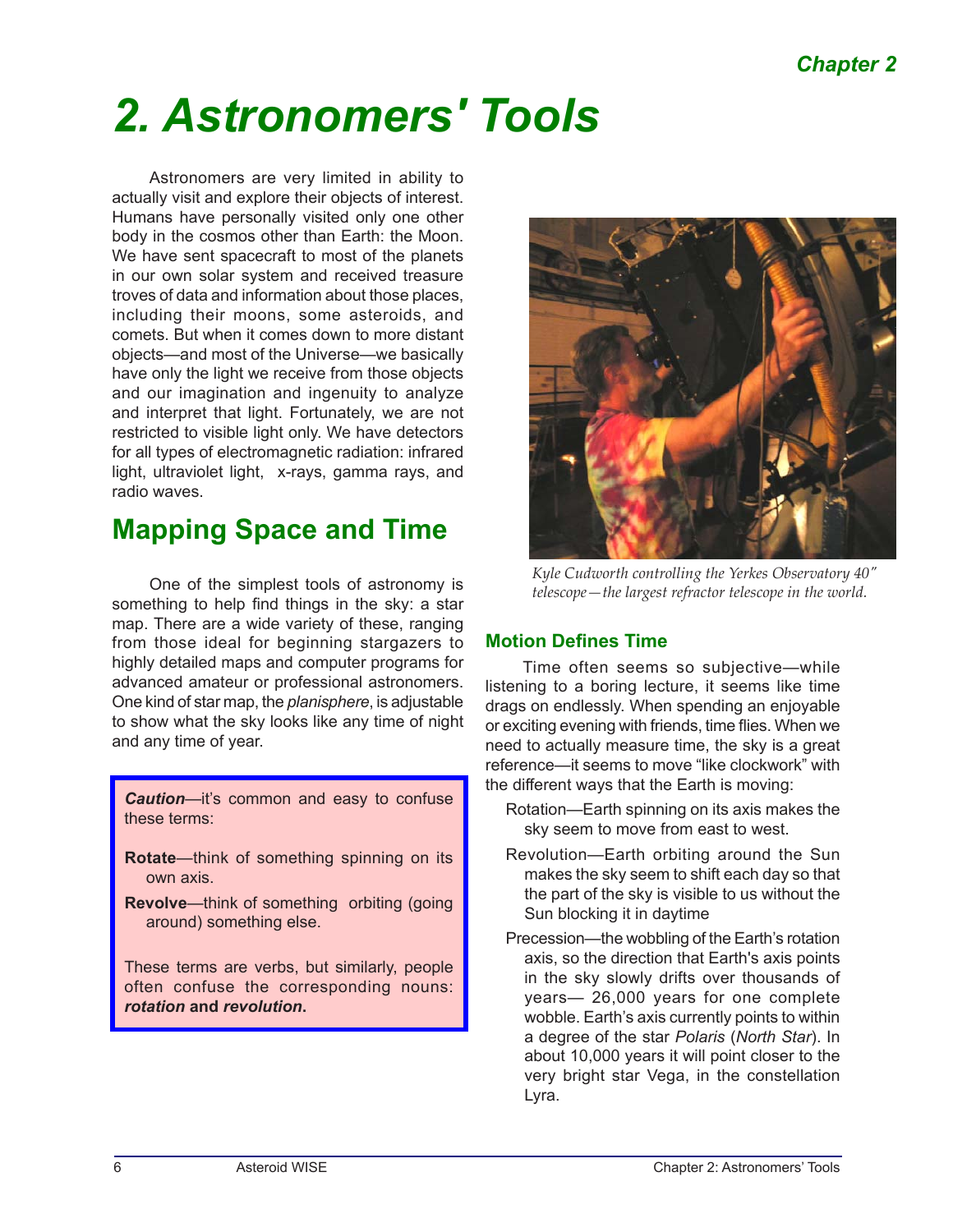





Even though we know there is no physical sphere out there holding up the stars, we still find it convenient to think of an imaginary celestial sphere to specifying locations of things in the sky. The "celestial latitude lines" are called *declination*. As with latitude on Earth, declination in the sky increases from 0°at the celestial equator to 90° at the celestial North or South pole. As with latitude on Earth, each degree has 60 minute divisions (') and each minute is further divided into 60 seconds (").

In the investigation on the next page, *Star Maps*, you can construct your own star map and use it not only to find things in the sky, but to show how the sky changes with time.

### **Coordinates For Earth and Sky**

To roughly locate things in the sky, we can identify groups of stars, called *constellations*. But to specify exactly where an object is in the sky, we use *celestial coordinates*. Celestial coordinates are to the sky, as geographical coordinates (latitude and longitude) are to the Earth.

#### **Review of Geographical Coordinates**

The Earth's spin determines special locations on Earth. The spin axis goes through the North and South Poles, and midway between them, is the equator.

- **Latitude**—To indicate how far north or south we are on Earth, we use degrees (°) of latitude. The equator is neither north nor south and is 0° latitude. Latitude lines range between 90°S, which is the latitude of the South pole, and 90°North, the latitude of the North Pole.
- **Longitude**—To indicate how far east or west we are, we use longitude in degrees. Longitude lines are perpendicular to the latitude lines and go from the North Pole to the South Pole. As Earth spins, longitude lines swing under the Sun "like clock-work." A zero longitude line was arbitrarily chosen to go through Greenwich, England. Longitude lines are numbered to 180 degrees east of Greenwich and 180 degrees west of Greenwich.

For telling more precise locations, each degree of latitude or longitude is subdivided into 60 minutes, often called *minutes of arc* (measure of angle, not time). Each minute is further divided into 60 *seconds of arc*. An apostrophe (') is the symbol for minutes of arc, and a quote mark (") is the symbol for seconds of arc. Example: San Francisco, California is 122° 26' west of Greenwich and 37°46' north of the equator. These geographical coordinates are abbreviated 37°46' N 122°26' W.

### **Celestial Coordinates**

Long ago, people believed that there was a giant sphere to which the stars were attached—the *celestial sphere*. Imagine extending the Earth's axis infinitely into space, north and south. It would pierce that sphere in two places: the *celestial north pole* and the *celestial south pole*. If Earth's equator were extended infinitely outward to the celestial sphere, it would become the *celestial equator*.

> *Right Ascension* is the name of the celestial coordinate that corresponds to longitude on Earth. Unlike longitude, which is measured in degrees and minutes, right ascension is measured in hours and minutes. There are 24 hours of right ascension corresponding to the full sweep of 360 degrees around the celestial equator. Simple division will tell you that each hour of right ascension must be equivalent to 15 degrees of arc. As you might expect by now, each hour has 60 minute divisions (') and each minute is further divided into 60 seconds (").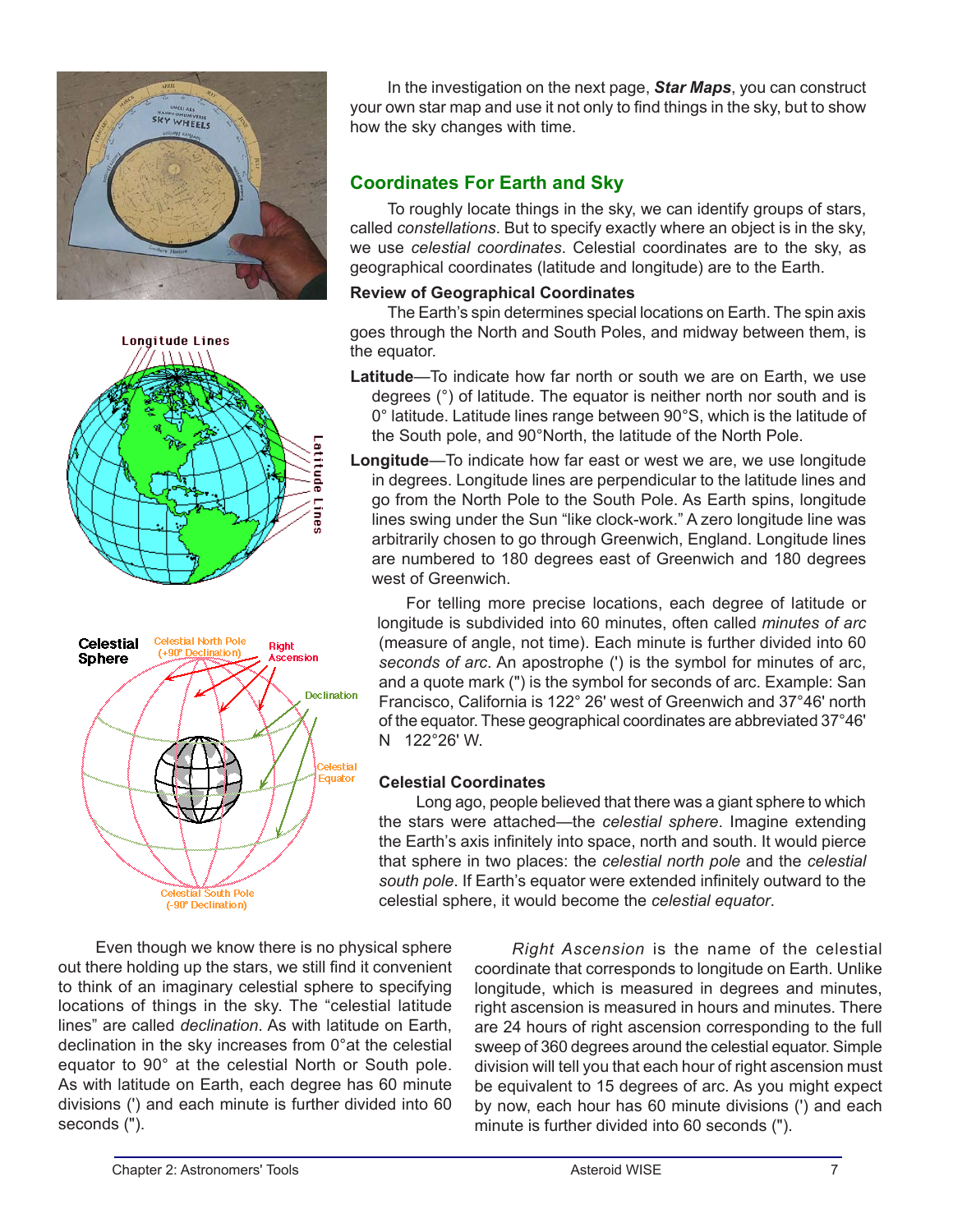### *Investigation*

*Developed by HOU Co-Director, Alan Gould (Uncle Al)*

## **Using Star Maps**

Standing here on Earth which is rotating, we see everything in the sky wheeling around us once every 24 hours. Each object in the sky appears to move 15° westward every hour as Earth rotates. (15°/hr = 360°/24 hrs)

Make "Uncle Al's HOU Sky Wheel" to demonstrate this motion. [Print the "Coordinate Sky Wheel" and "Sky Wheel Holder" from [http://lhs.berkeley.edu/starclock/](http://lhs.berkeley.edu/starclock/skywheel.html) [skywheel.html.](http://lhs.berkeley.edu/starclock/skywheel.html)] Follow the instructions on the printed starwheel sheet, and when it is cut out and assembled, set the Sky Wheel for near the end of the school year, June 1, at shortly after sunset, say 9 p.m.

Notice the Big Dipper is high in the sky and the tip of the handle is near Right Ascension 14 hours, which in turn points close to the word "Southern" in "Southern Horizon" on the Star Wheel Holder. The times on the Star Wheel Holder are always standard time, so you may need to take that into account if your clock is set to daylight savings time.

**Rotate the Star Wheel FORWARD 2 hours** 

- **(to 11 p.m. standard time on June 1).**
- **2.1 What Right Ascension line now points to the word "Southern" in Southern Horizon?**
- **2.2 What constellation just rose, almost due east?**
- **2.3 What constellation is setting in the northwest?**
- **2.4 What constellation is closest to the zenith (highest place in the sky; center of the map)?**

**Rotate the Star Wheel FORWARD by another 2 hours (to 1 am standard time on June 1).** 

- **2.5 What Right Ascension line now points to the "Southern" in Southern Horizon?**
- **2.6 What constellation is closest to the zenith?**
- **2.7 What constellation is rising, almost due east?**
- **2.8 What constellation is setting in the west?**

**Rotate the Star Wheel FORWARD another 2 hours (to 3 am standard time, June 1).** 

**2.9 What Right Ascension line now points** 



### **to the "S" in Southern Horizon?**

- **2.10 What constellation is closest to the zenith?**
- **2.11 What constellation is rising in the northeast?**
- **2.12 What constellation is setting in the northwest?**

Notice that there is one star in the sky which does not seem to change its position ever. It's at the tip of the handle of the Little Dipper, (Ursa Minor) and is called *Polaris*, or the *North Star*.

- **Now some more questions to test your Star Wheel driving skill:**
- **2.13 What constellation is near the zenith on New Year's Eve at 11 p.m.?**
- **2.14 In what month is the Big Dipper (Ursa Major) highest in the sky at midnight?**
- **2.15 About what time is Leo setting (in the northwest) on the summer solstice (about June 21)?**